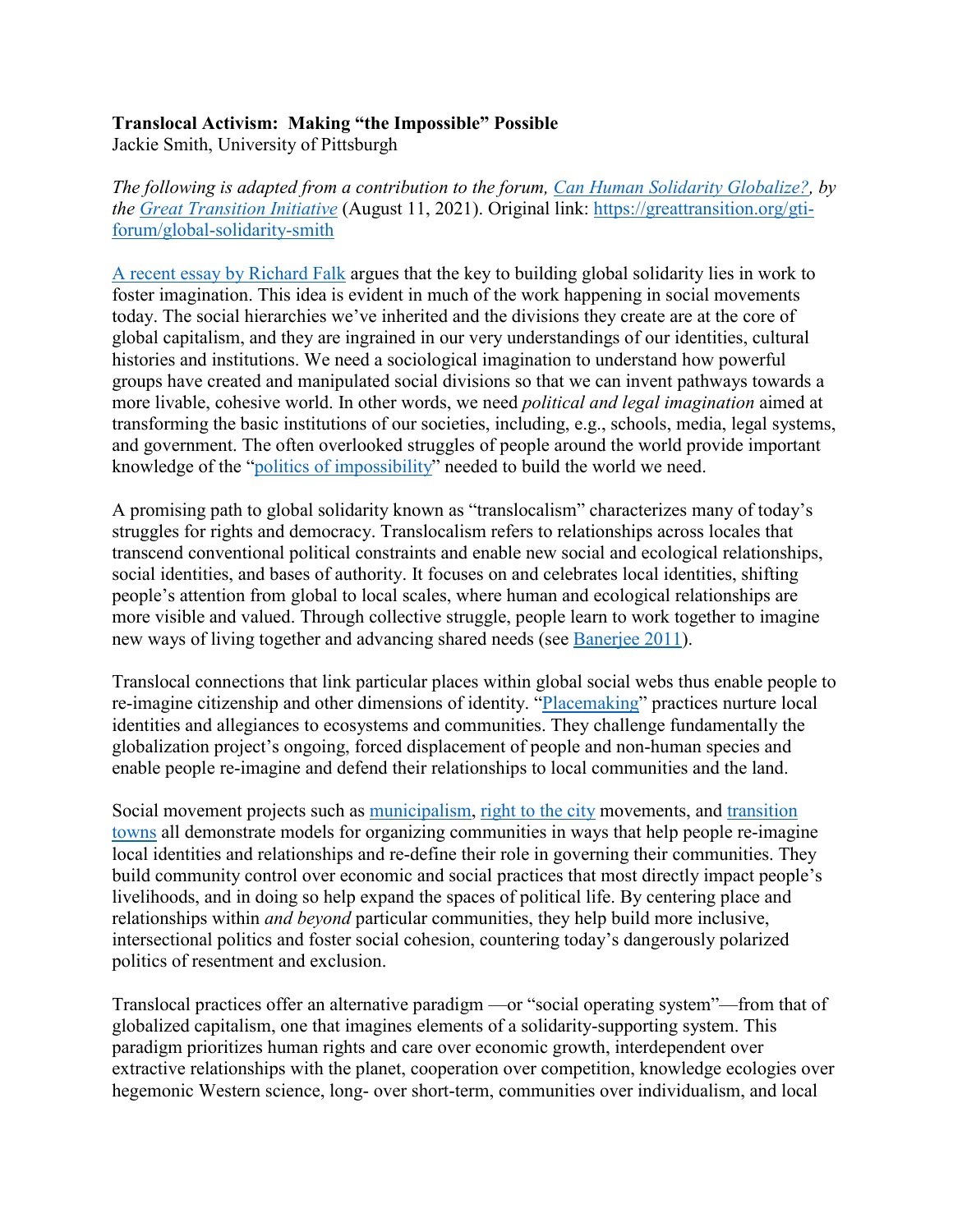over global scales [\(See chart](http://wiki.jsmithworkspace.mayfirst.org/images/7/78/Contested_Social_Operating_Systems.pdf) below). Using various strategies and organizational forms, they encourage the re-imagining and *decolonization* of thinking as well as institutions and practices as a prerequisite for global solidarity.

|                             | Capitalism                                           | People-centered human rights              |
|-----------------------------|------------------------------------------------------|-------------------------------------------|
| Primary<br>emphasis:        |                                                      |                                           |
| Policy orientation          | Economic growth                                      | People's well-being/ buen vivir           |
| Logics                      | Growth, "productivity";<br>accumulation & extraction | Care, social-ecological<br>sustainability |
| Nature-Society<br>Relations | Anthropocentric/human<br>autonomy                    | Interdependence/eco-systemic              |
| Social relations            | Hierarchical, competitive                            | Interdependent, cooperative               |
| Knowledge base              | Technical, expert (Western)                          | Diverse & dialogic                        |
| Scale                       | Global                                               | Local & translocal                        |
| Agency                      | Individuals                                          | Communities                               |
| Time frame                  | Short term                                           | Long-term                                 |

## **Contested Social Operating Systems**

[Social movements have long promoted](https://www.tandfonline.com/doi/full/10.1080/08854300.2019.1676030?scroll=top&needAccess=true) alternative ways of organizing global social relations, enacting what I've called a ["human rights globalization"](http://d-scholarship.pitt.edu/39154/1/Smith%20Chapter%20in%20M%20Goodhart%20Human%20Rights_DScholarship%20Version.pdf) project. Collecting observations about how people in diverse places around the world have responded to the disruptions and violence of capitalist globalization, we see remarkable similarities in the discourses and character of struggles. A desire for global and local societies that enable community control of land and supportive ecosystems, dignified and sustainable livelihoods, and social relations based on care and reciprocity are among key features of this emergent global project. Movements are also generating and popularizing transformative, intersectional identities based in non-hierarchical and ecologically grounded social relations. Drawing from this long history, I highlight a few contemporary examples.

Today's struggles for collective, human rights of indigenous peoples, peasants, women, and people of African descent are all significant in that they articulate transversal identities that help unite people beyond nation states while engaging them in formal inter-state political processes. The Permanent Forum of Indigenous Peoples and the process advancing a similar [forum for](https://www.ohchr.org/EN/Issues/Racism/InternationalDecade/Pages/ForumPeopleAfricanDescent.aspx)  [People of African Descent,](https://www.ohchr.org/EN/Issues/Racism/InternationalDecade/Pages/ForumPeopleAfricanDescent.aspx) UN Women, and [UN Declaration on the Rights of Peasants,](https://www.commondreams.org/views/2018/12/18/global-peasant-declaration-represents-huge-advance-human-rights) have all created global spaces where identities that transcend and challenge existing state power are deepening and impacting both global and local spaces. The Office of the High Commissioner for Human Rights —established in 1993 after decades of movement pressure—has strengthened institutional arrangements that bring people together across national borders and hold even powerful governments more accountable to global human rights standards. Ongoing engagement of social movements with this process has, in turn, generated new spaces for re-imagining identities and promoting global solidarity.